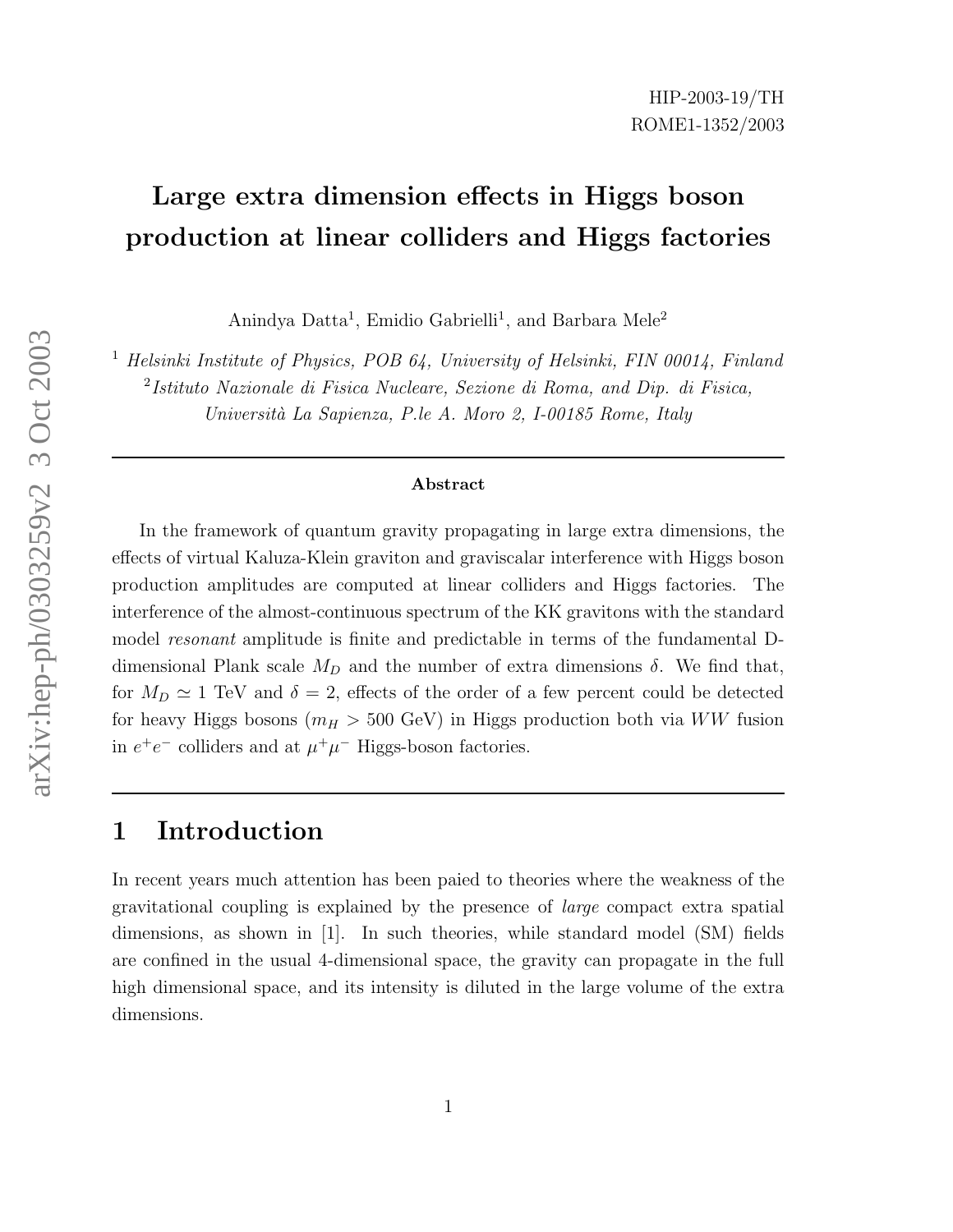The Newton's constant  $G_N$  in the 3+1 dimensional space is then related to the corresponding Planck scale  $M_D$  in the  $D = 4 + \delta$  dimensional space by

$$
G_N^{-1} = 8\pi R^\delta M_D^{2+\delta} \tag{1}
$$

where  $R$  is the radius of a compact manifold assumed to be on a torus. According to the present limits on Newton's law [2], one could have  $M_D \sim 1 \text{ TeV}$  if the number of extra dimensions is  $\delta \geq 2$ .

A crucial consequence of this framework is that quantum gravity effects could become strong at the TeV scale and measurable at future high-energy colliders. After integrating out the compact extra dimensions, the effective Einstein theory in 3+1 dimensions reliably describes the interactions of the extra-dimensional gravitons with gauge and matter fields [3, 4, 5]. An essentially continuum spectrum of massive Kaluza-Klein (KK) excitations of the standard graviton field arises, for  $\delta$  not larger than about 6. When summing over the allowed spectrum of KK states either in the inclusive production or in the exchange of virtual KK gravitons, the small coupling  $(E/M_P)^2$  associated to a single graviton production/exchange (where E is the typical energy of the process and  $M_P$  is the Plank mass) is replaced by the quantity  $(E/M_D)^{2+\delta}$ . Then, for  $M_D \sim 1$  TeV, processes involving gravitons could well be detected at present and future high-energy colliders. This possibility has been quite thoroughly explored in a number of papers [3]-[8].

Regarding processes with virtual KK graviton exchange, it is well known that in general the corresponding amplitude is divergent and not computable in the effective theory [3]. In particular, the real part of the amplitude,  $Re[\mathcal{A}]$ , needs an ultraviolet cut-off. This means that in general the theory is not predictive in the sector of virtual KK graviton exchange. On the other hand, the *imaginary* part of the amplitude,  $Im[\mathcal{A}]$ , is finite and cutoff independent, being connected to the branch-cut singularity of real graviton emission [3]. In a recent paper [8], we stressed that this can have important consequences, when considering standard model (SM) resonant processes interfering with virtual KK graviton exchange graphs. In fact, the corresponding interference, that is dominated by  $Im[\mathcal{A}]$ , turns out to be *finite*, and predictable in terms of the fundamental Plank scale  $M_D$  and the number of extra dimensions  $\delta$ .

In [8], we applied this observation to LEP physics, and computed the effects on the  $e^+e^- \rightarrow f\bar{f}$  physical observables of the interference of the virtual KK gravitonexchange amplitude with the resonant SM amplitude at the Z boson pole. We found that, although the corresponding impact on total cross-sections vanishes, there are finite modifications of different asymmetries, whose relative effect amounts, in the most favorable cases, to about  $10^{-4}$ .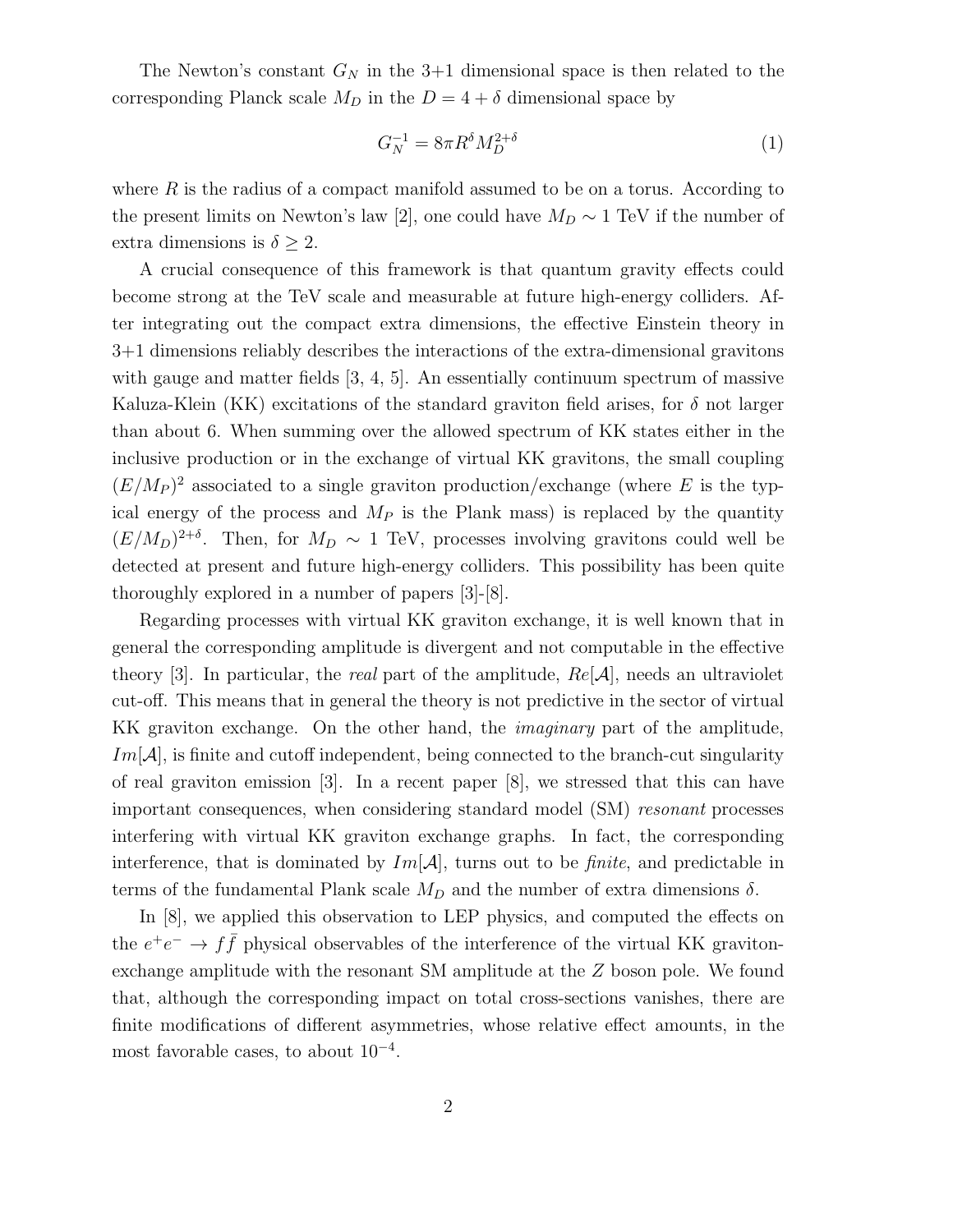In the present paper, we want to extend this approach to the case of a heavy Higgs boson (H) production at future linear  $e^+e^-$  colliders and  $\mu\mu$  colliders. By heavy, we will imply  $m_H \geq 200$  GeV. Graviton interference effects on cross-sections turns out to be proportional to the ratio of the total width over the mass of the resonance state, due to the imaginary part of the SM amplitude [8]. Then, one expects to find remarkably more conspicuous graviton interference effects in a heavy Higgs boson production than in the  $Z^0$  boson pole physics, due to the rapidly growing Higgs width with the Higgs mass. One can compare , e.g.,  $\Gamma_Z/M_Z \simeq 0.027$  with  $\Gamma_H/m_H \simeq 0.072, 0.29$ for  $m_H = 400, 700 \text{ GeV}$ , respectively. Moreover, the imaginary part of the graviton amplitude grows quite rapidly with the process c.o.m. energy.



Figure 1: Feynman diagrams of the processes in Eq. (2).

At linear  $e^+e^-$  colliders [9], we consider the Higgs production via vector boson fusion with the subsequent  $H$  decay into pairs of heavy particles

$$
e^{+}e^{-}(WW) \to \nu\bar{\nu}H \to \nu\bar{\nu}WW, \ \nu\bar{\nu}ZZ, \ \nu\bar{\nu}t\bar{t}.
$$
 (2)

Feynman diagrams for these processes are presented in Figure 1. This process is one of the dominant H production mechanism at linear colliders, and becomes the main one at  $\sqrt{S} \geq 500$  GeV [10]. The same initial and final states can be mediated by a continuous spectrum of KK spin-2 gravitons,  $G_n$ , and spin-0 graviscalars,  $S_n$ , in the s channel <sup>∗</sup>

$$
\sum_{n} \left\{ e^+ e^-(WW) \to \nu \bar{\nu} G_n^*, \ \nu \bar{\nu} S_n^* \to \nu \bar{\nu} WW, \ \nu \bar{\nu} ZZ, \ \nu \bar{\nu} t \bar{t} \right\} . \tag{3}
$$

These processes at energies  $\sqrt{S} \gg M_W$  can be reliably treated in the effective-W approximations [11], by convoluting the cross-sections for the subprocesses

$$
WW \to H \to WW, ZZ, t\bar{t}, \qquad (4)
$$

<sup>∗</sup>We neglect here possible t channel amplitudes, that give subdominant contributions in the following.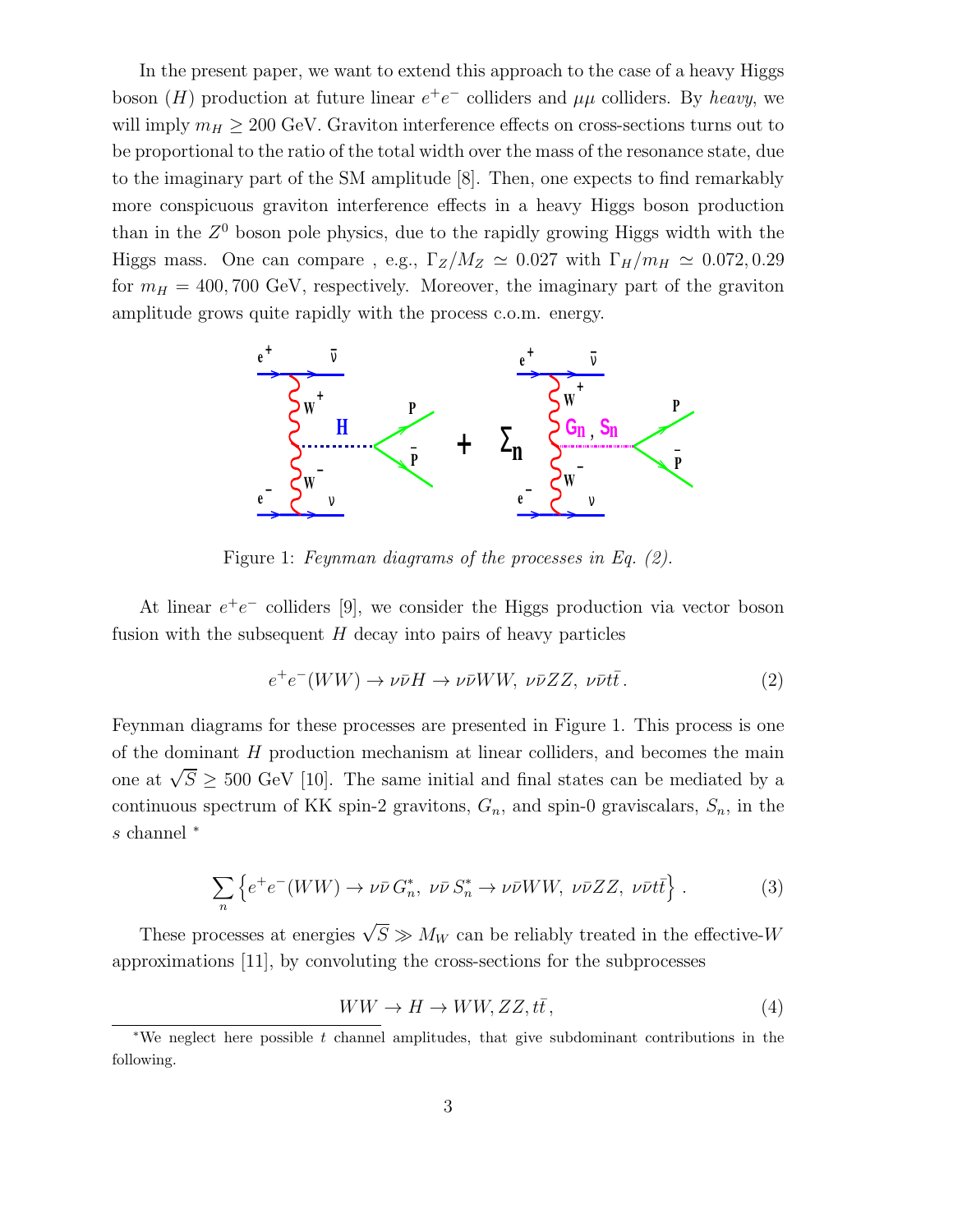and

$$
\sum_{n} \{WW \to G_n^*, \ S_n^* \to WW, ZZ, t\bar{t}\}\tag{5}
$$

with the appropriate W distributions in the electron beam (same for  $ZZ$  initiated processes).

On the Higgs boson resonance, the interference of the processes eqs.(4) and (5) will be dominated by the imaginary part of the graviton/graviscalar amplitude, that, as discussed above, is finite and predictable in terms of  $M_D$  and  $\delta$ .

The aim of the present paper is to determine the amount by which the Higgs production cross-sections and distributions can be affected by the interference with the KK graviton/graviscalar amplitude. We then discuss the possibility to measure such an effect (and, hence, to find a footprint of a large extra dimension theory) at realistic linear collider machines.

In the last part of the paper we also analyze KK graviton/graviscalar interference effects in Higgs production at a possible  $\mu\mu$  collider acting as a Higgs boson factory [12], through the channels

$$
\mu^+\mu^- \to H \to WW, ZZ, t\bar{t}, \qquad (6)
$$

and

$$
\sum_{n} \left\{ \mu^{+} \mu^{-} \to G_{n}^{*}, \ S_{n}^{*} \to WW, ZZ, t\bar{t} \right\} \ . \tag{7}
$$

This process would presumably be affected by smaller theoretical uncertainty, and could provide an even more sensitive probe to large extra dimension effects.

### 2 The virtual-graviton exchange amplitude

We are interested in computing the interference of the exchange of a virtual KK spin-2 graviton and a virtual KK spin-0 graviscalar with a resonant SM scattering amplitude. Hence, we will analyze in particular an s-channel KK exchange amplitude. We will follow in this section the approach of [3].

The graviton-mediated scattering amplitude in the momentum space is obtained by summing over all KK modes

$$
\mathcal{A} = \frac{1}{M_P^2} \sum_n \left\{ T_{\mu\nu} \frac{P^{\mu\nu\alpha\beta}}{s - m_n^2} T_{\alpha\beta} + \frac{1}{3} \left( \frac{\delta - 1}{\delta + 2} \right) \frac{T_{\mu}^{\mu} T_{\nu}^{\nu}}{s - m_n^2} \right\},\tag{8}
$$

where  $\bar{M}_P$  is the reduced Plank mass  $(\bar{M}_P = M_P / \sqrt{8\pi})$ , and  $T_{\mu\nu}$  is the energymomentum tensor of the scattering fields. The first and second terms in Eq.  $(8)$ corresponds to graviton and graviscalar exchanges respectively (here  $m_n$  represents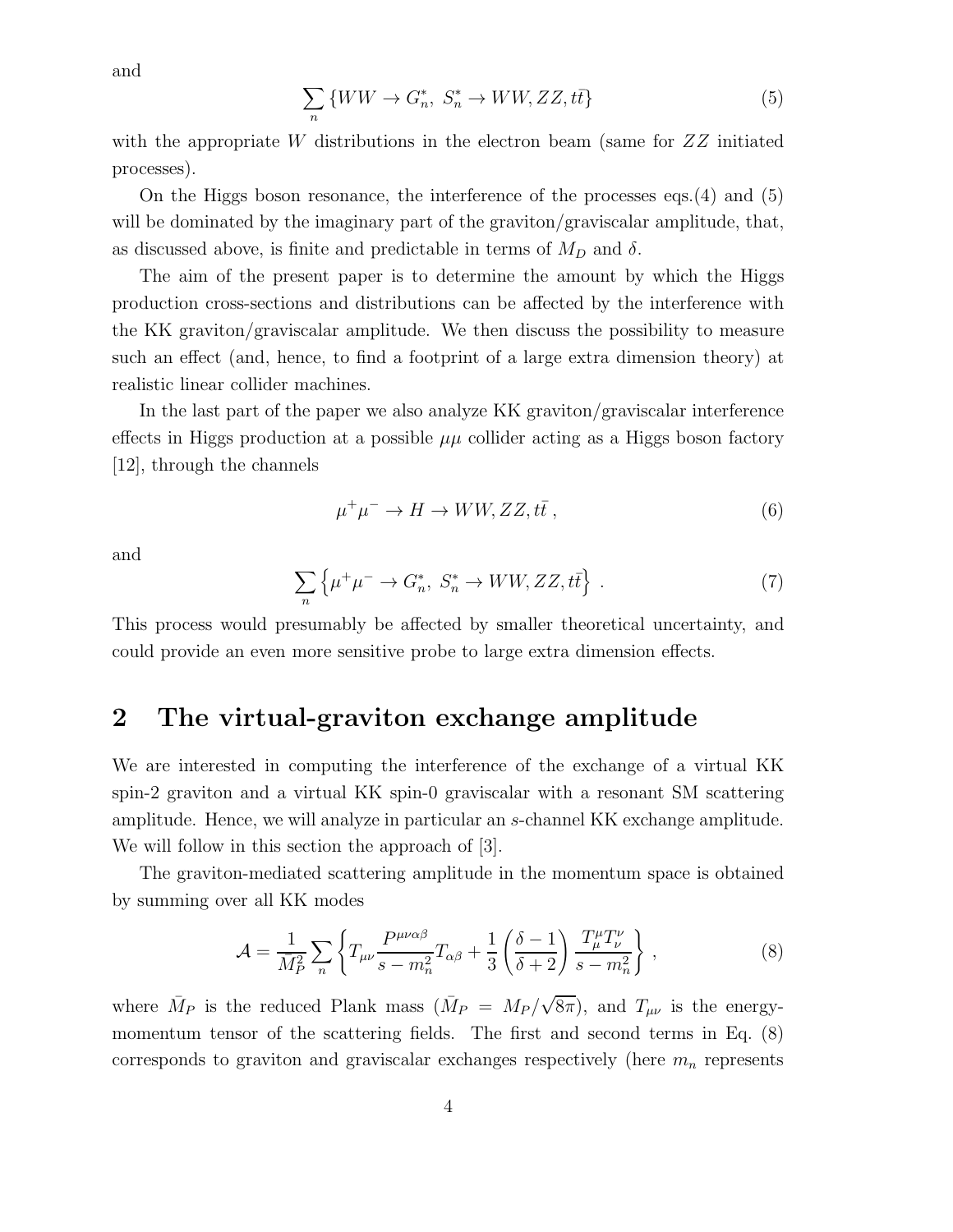both the graviton and graviscalar masses without loss of any generality). In the unitary gauge, the projector of the graviton propagator,  $P^{\mu\nu\alpha\beta}$ , is given by

$$
P^{\mu\nu\alpha\beta} = \frac{1}{2} \left( \eta^{\mu\alpha} \eta^{\nu\beta} + \eta^{\mu\beta} \eta^{\nu\alpha} \right) - \frac{1}{3} \eta^{\mu\nu} \eta^{\alpha\beta} + \dots \tag{9}
$$

where  $\eta^{\mu\nu}$  is the Minkowski metric. Dots represent terms proportional to the graviton momentum  $q_{\mu}$ , that, being  $q^{\mu}T_{\mu\nu} = 0$ , give a vanishing contribution to the amplitude. The trace of  $T_{\mu\nu}$  is nonvanishing only for massive initial and final states.

Since the energy-momentum tensors do not depend on KK indices, one can perform the sum (over *n*) irrespective of the scattering process, and Eq.  $(8)$  becomes

$$
\mathcal{A} = \mathcal{S}(s)\mathcal{T}, \quad \mathcal{S}(s) = \frac{1}{\bar{M}_P^2} \sum_n \frac{1}{s - m_n^2}, \quad \mathcal{T} = T_{\mu\nu}T^{\mu\nu} - \frac{1}{\delta + 2}T_{\mu}^{\mu}T_{\nu}^{\nu} \tag{10}
$$

In the continuum approximation for the KK graviton spectrum, one then obtains

$$
S(s) = \frac{1}{M_D^{2+\delta}} \int d^{\delta}q \, \frac{1}{s - q_T^2} = \frac{\pi^{\frac{\delta}{2}}}{M_D^4} \Gamma(1 - \frac{\delta}{2}) \left( -\frac{s}{M_D^2} \right)^{\frac{\delta}{2} - 1} \tag{11}
$$

where we assumed  $m_n^2 = q_T^2$  $T_T^2$ , with  $q_T$  the graviton momentum orthogonal to the brane.

In the interference with a resonant amplitude, only  $Im[\mathcal{S}(s)]$  will contribute, with

$$
Im[\mathcal{S}(s)] = -\frac{\pi}{M_D^{2+\delta}} \frac{S_{\delta-1}}{2} s^{\frac{\delta-2}{2}}
$$
(12)

where  $S_{\delta-1}$  is the area of the  $\delta$  sphere. For  $\delta = 2n$ ,  $S_{\delta-1} = 2\pi^{n}/(n-1)!$  and, for  $\delta = 2n + 1, S_{\delta-1} = 2\pi^{n}/\prod_{k=0}^{n-1}(k + \frac{1}{2})$  $\frac{1}{2}$ , with *n* integer. Hence, imaginary part of the amplitude is finite and predictable, only depending on the D-dimensional Plank scale  $M_D$  and on the number of extra dimensions  $\delta$ . It also grows quite rapidly with  $\sqrt{s}$ for  $\delta > 2$ .

On the other hand, as discussed in the previous section, divergences in general arise in the real part of  $S$ . They can be regularized by introducing an external cut off that spoils the predictivity of the theory, parametrizing unknown new-physics contributions in the ultraviolet region. This feature makes virtual graviton exchange processes phenomenologically less interesting than the real graviton production processes, unless the imaginary part of the amplitude can be separated. This is exactly what happens when considering the graviton interferences with resonant SM scattering amplitudes. The latter case is indeed the subject of our previous work in [8] and of the present paper.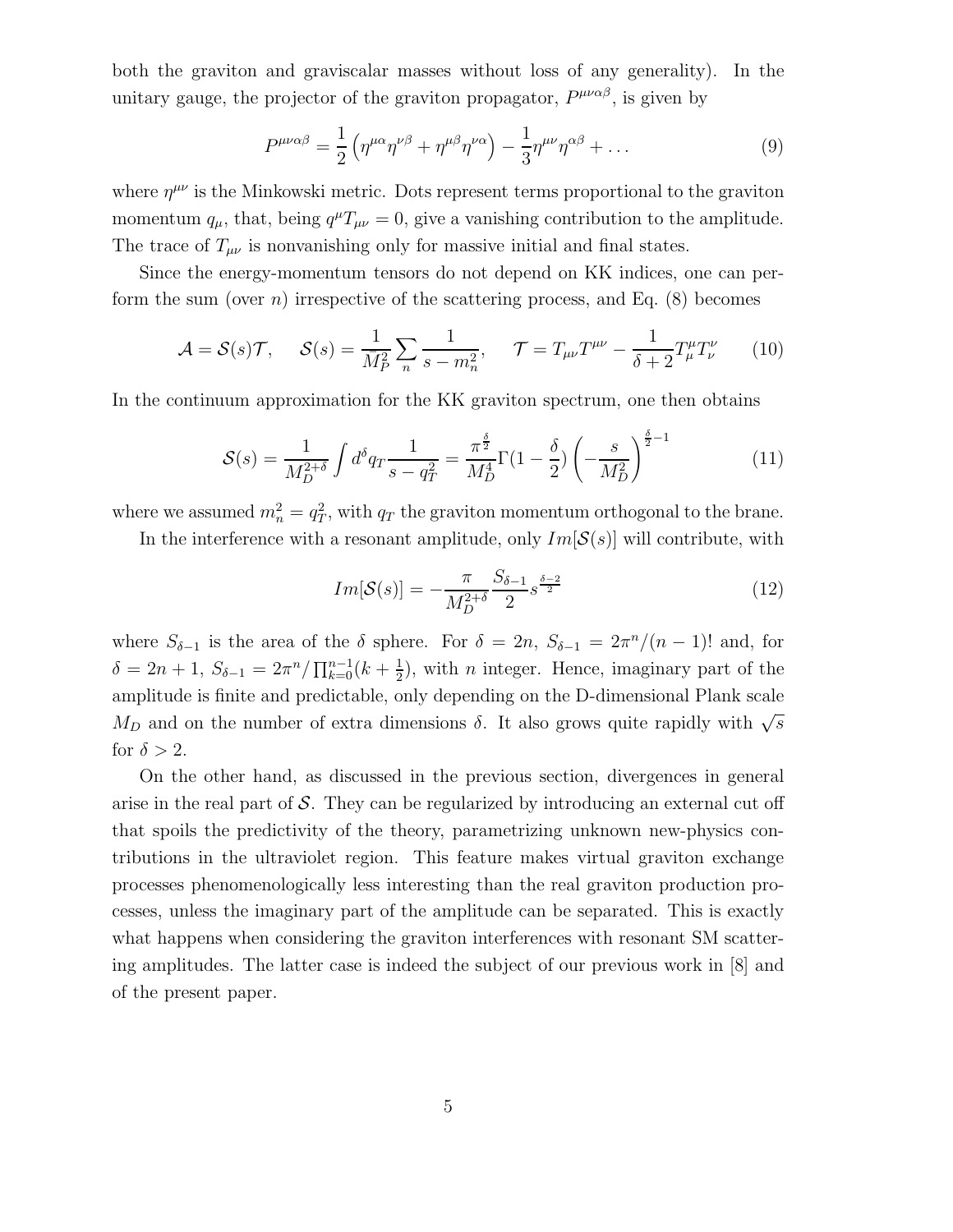# 3 Interference effects in the WW partonic crosssections

In this section, we determine the effects on the angular distributions and cross-sections of the  $WW$  fusion Higgs production processes in Eq. (2) arising from their interferences with the corresponding KK graviton/graviscalar exchange processes in Eq. (3). We start from the *partonic* WW initiated amplitude for the processes

$$
WW \to H \to WW, ZZ, t\bar{t}, \qquad (13)
$$

and

$$
\sum_{n} \{WW \to G_n^*, \ S_n^* \to WW, ZZ, t\bar{t}\},\tag{14}
$$

we compute their interferences, and then convolute them (along with the corresponding SM cross sections as in Eq.  $(13)$  with the effective-W distributions in the initial electron/positron beams.

We notice that due to the different spin properties of the Higgs  $(s = 0)$ , graviton  $(s = 2)$  and graviscalar  $(s = 0)$  intermediate states, only the graviton will have a nontrivial impact on the angular distribution. On the other hand, the latter effect will vanish in the total cross section, since different spin amplitudes turn out to be orthogonal. An analogous effect can be observed in the  $Z$  boson - graviton interference in [8].

The initial  $W$  polarizations that are relevant for Higgs production are the ones where both the W's are either transverse (with opposite polarization projection) or longitudinal. We call the two combinations,  $\lambda = T$  and  $\lambda = L$ , respectively.

If P stands for one of the possible final particles  $W, Z$  and t in Eq. (13), the polarization dependent angular distribution for the process  $W^+W^- \to P\bar{P}$  via Higgs exchange plus interference effects with the graviton/graviscalar mediated scattering reads, near the Higgs boson pole (i.e., for  $|\sqrt{\hat{s}} - m_H| < \Gamma_H$ )<sup>†</sup> is given by

$$
\frac{d\sigma_{\lambda}^{P}}{d\cos\theta} = \frac{\bar{\sigma}_{\lambda}^{P}}{2} \left\{ 1 + \Delta_{0}^{P} + \Delta_{2,\lambda}^{P} \left( 1 - 3\cos^{2}\theta \right) \right\},\tag{15}
$$

where  $\theta$  is the polar angle of one of the final particle with respect to the beam in the c.o.m. frame. Nonvanishing coefficients  $\Delta_0^P$  and  $\Delta_{2,\lambda}^P$  arise from the interference of the Higgs exchange amplitude with the graviscalar and graviton exchange amplitudes, respectively. In particular, a nonvanishing graviton contribution alters the  $\cos\theta$  independent distribution predicted by the SM Higgs exchange.  $\bar{\sigma}_{\lambda}^P$  stands for the SM

<sup>†</sup>Contributions coming from the real part of the amplitudes are suppressed by terms of order  $|\hat{s}-m_H^2|/m_H^2$  in this case.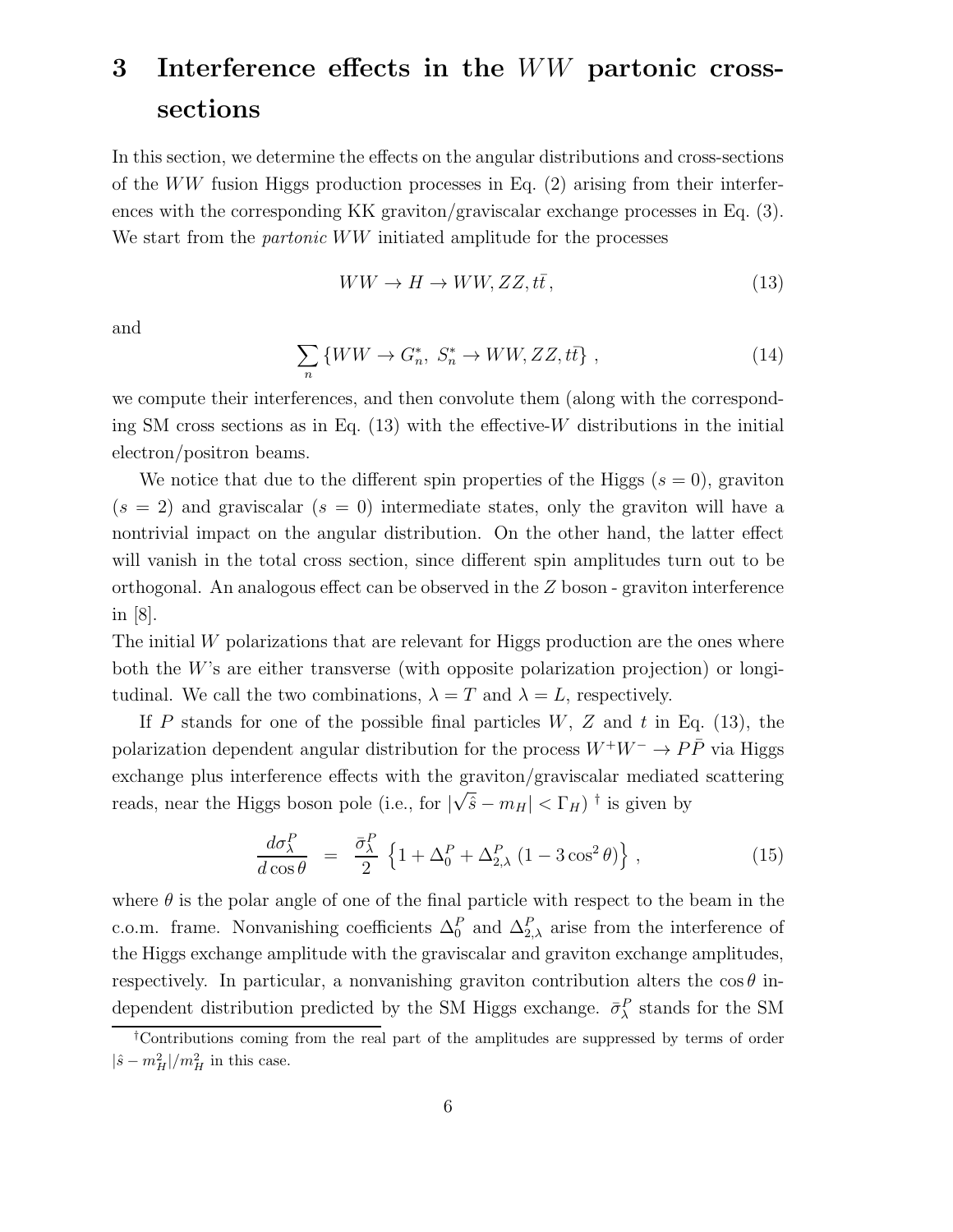Higgs-exchange total cross section for the process  $W^+W^-\to P\bar P,$ 

$$
\bar{\sigma}_{\lambda}^{P} = \frac{1}{16\pi\hat{s}} \frac{g^4 m_W^4 \xi_P}{(\hat{s} - m_H^2)^2 + m_H^2 \Gamma_H^2} \sqrt{\frac{\hat{s} - 4m_P^2}{\hat{s} - 4m_W^2}} \rho_{\lambda}^{P} \left(\frac{\hat{s}}{m_W^2}\right). \tag{16}
$$

In the last equation, g is the electroweak  $SU(2)$  coupling,  $m_P$ ,  $m_W$ , and  $m_H$  stand for the P, W, and H masses, respectively,  $\Gamma_H$  is the total Higgs width,  $\sqrt{\hat{s}}$  is the total energy of the initial W's in their c.o.m. frame, and  $\xi_P$  are numerical coefficients  $(\xi_t = \xi_W = 1, \text{ and } \xi_Z = \frac{1}{2})$  $\frac{1}{2}$ ). The functions  $\rho_{\lambda}^{P}(x)$  are given by

$$
\rho_L^t(x) = \frac{(x-2)^2}{4} \rho_T^t(x), \quad \rho_T^t(x) = \frac{3}{2} r_t(x - 4r_t)
$$
  

$$
\rho_L^V(x) = \frac{(x-2)^2}{4} \rho_T^V(x), \quad \rho_T^V(x) = \frac{(x^2 - 4xr_V + 12r_V^2)}{4}
$$

where,  $V = (W, Z), r_t = m_t^2/m_W^2, r_W = 1$ , and  $r_Z = m_Z^2/m_W^2$ .

Finally, we present the expressions of the coefficients  $\Delta_0^P$  and  $\Delta_{2,\lambda}^P$  in Eq. (15), arising from the interference of the SM Higgs exchange amplitude near the Higgs pole with the imaginary part [cf. Eq. (12)] of the graviscalar/graviton exchange amplitude

$$
\Delta_0^P = R_\delta c_P \left(\frac{\delta - 1}{\delta + 2}\right), \quad \Delta_{2,\lambda}^P = R_\delta f_\lambda^P \left(\frac{\hat{s}}{m_W^2}\right)
$$

$$
R_\delta = \frac{S_{\delta - 1}\pi}{4\sqrt{2}G_F M_D^2} \left(\frac{\sqrt{\hat{s}}}{M_D}\right)^\delta \left(\frac{m_H \Gamma_H}{\hat{s}}\right)
$$
(17)

where  $c_P$  are numerical coefficients  $(c_W = \frac{4}{3})$  $\frac{4}{3}, c_Z = \frac{2}{3}$  $\frac{2}{3}$ , and  $c_t = \frac{4}{3}$  $\frac{4}{3}$ , and the functions  $f_{\lambda}^{P}(x)$ s are defined as

$$
f_L^t(x) = -\frac{1}{2} \left( \frac{x+4}{x-2} \right) f_T^t(x) , \quad f_T^t(x) = -\frac{4}{3}
$$
  

$$
f_L^V(x) = -\frac{1}{2} \left( \frac{x+4}{x-2} \right) f_T^V(x) , \quad f_T^V(x) = \frac{2}{3} \frac{(x-4r_V)(x+6r_V)}{(x^2-4xr_V+12r_V^2)}.
$$
 (18)

We recall that interference effects arising from the *real* part of the amplitudes (that we are neglecting) are suppressed by terms of order  $|\hat{s} - m_H^2|/m_H^2$  on the Breit-Wigner resonance.

When convoluting the *partonic*  $WW$  cross sections with the W's effective fluxes in the collider beams, it will be useful to approximate the Breit-Wigner propagator in Eq. (16) by a Dirac delta function

$$
\frac{1}{(\hat{s} - m_H^2)^2 + m_H^2 \Gamma_H^2} \longrightarrow \frac{\pi}{m_H \Gamma_H} \delta(\hat{s} - m_H^2). \tag{19}
$$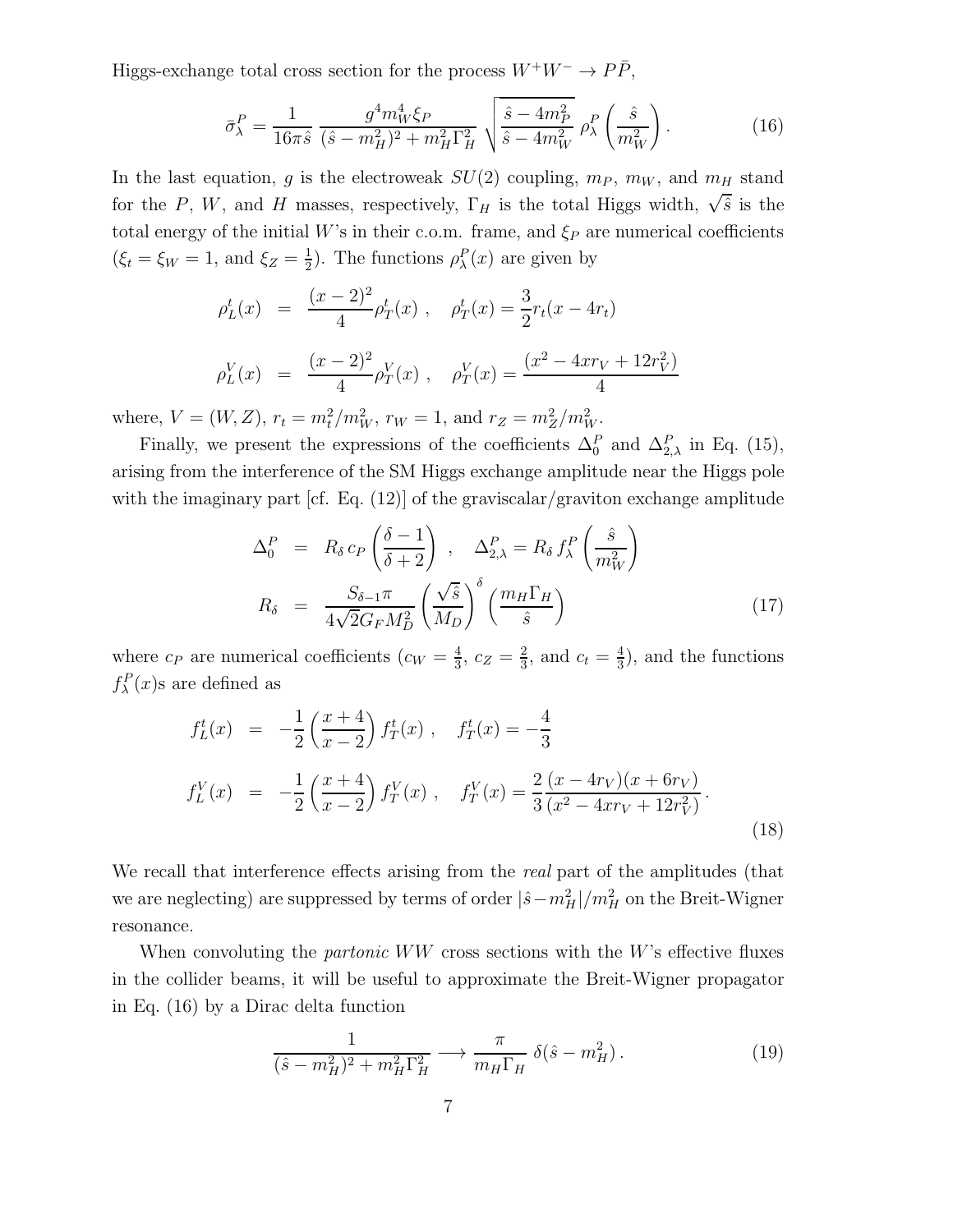A few basic features of the distribution in Eq. (15) can be discussed even before making the convolution with the  $W$ 's fluxes. First of all, as anticipated, the spin structure of the intermediate states determine a flat (Higgs-like) angular distribution for the graviscalar interference contribution, affecting the total cross section by an amount  $\Delta_0^P \times \sigma_{SM}$ . On the other hand, the spin-2 gravitons give rise to a  $(1-3\cos^2\theta)$ angular distribution in the WW c.o.m frame, that gives a vanishing result on the total cross section. Nevertheless, an angular analysis of the final state will reflect the nontrivial impact of the  $(1 - 3\cos^2\theta)$  distribution in the  $WW$  c.o.m system on the laboratory-frame angular characteristics. For instance, some angular cut on the directions of the final states  $P$  with respect to the electron/positron beams will originate a non null effect (weighted by the coefficients  $\Delta_{2,L}^P$  and  $\Delta_{2,T}^P$ ) in the integrated cross sections.

In order to establish the general relevance of the present effects, it is of course crucial to analyze the numerical values of the coefficients  $\Delta_0^P$  and  $\Delta_{2,\lambda}^P$  for interesting cases of the model parameters. In Tables 1 and 2 the most favorable (experimentally allowed) case of  $M_D = 1$  TeV with  $\delta = 2$  is presented for the processes  $W^+W^- \rightarrow$  $W^+W^-$  and  $W^+W^ \rightarrow t\bar{t}$ , respectively. The coefficients  $\Delta_0^P$  and  $\Delta_{2,\lambda}^P$  have been evaluated at  $\sqrt{\hat{s}} = m_H$ , and are presented for different Higgs masses (with  $m_H \leq 800$ GeV) and corresponding total widths. The values of relevant SM parameters in the computation are set as in [13]. The case  $W^+W^- \to ZZ$  can be easily inferred from Table 1, since  $\Delta_0^Z = \Delta_0^W/2$  and, apart from  $o(M_Z^2/M_W^2 - 1)$  effects,  $\Delta_{2,\lambda}^Z = \Delta_{2,\lambda}^W$ .

| $m_H(GeV)$ | $\Gamma_H (GeV)$ | $\Delta_{2,T}^{W}$   | $\Delta_{2.L}^{W}$    | $\Delta_0^W$         |
|------------|------------------|----------------------|-----------------------|----------------------|
| 200        | 1.4              | $5.9 \times 10^{-5}$ | $-7.1 \times 10^{-5}$ | $2.8 \times 10^{-5}$ |
| 300        | 8.5              | $6.7 \times 10^{-4}$ | $-5.1 \times 10^{-4}$ | $2.6 \times 10^{-4}$ |
| 400        | 29.              | $2.8 \times 10^{-3}$ | $-1.7 \times 10^{-3}$ | $1.1 \times 10^{-3}$ |
| 500        | 67.              | $7.7 \times 10^{-3}$ | $-4.4 \times 10^{-3}$ | $3.3 \times 10^{-3}$ |
| 600        | 123.             | $1.6 \times 10^{-2}$ | $-9.0 \times 10^{-3}$ | $7.3 \times 10^{-3}$ |
| 700        | 200.             | $3.0 \times 10^{-2}$ | $-1.6 \times 10^{-2}$ | $1.4 \times 10^{-2}$ |
| 800        | 309.             | $5.2 \times 10^{-2}$ | $-2.7 \times 10^{-2}$ | $2.4 \times 10^{-2}$ |

Table 1: Numerical values of  $\Delta_{2,T}$ ,  $\Delta_{2,L}$  and  $\Delta_0$  for various Higgs masses if  $\delta = 2$  and  $M_D=1$  TeV, for the process  $W^+W^-\rightarrow W^+W^-.$ 

The leading dependence on the Higgs mass of the coefficients  $\Delta_0^P$  and  $\Delta_{2,\lambda}^P$  arises from the  $R_{\delta}$  behavior as a function of  $m_H$  and  $\Gamma_H$ . In general, from Eq. (17), on the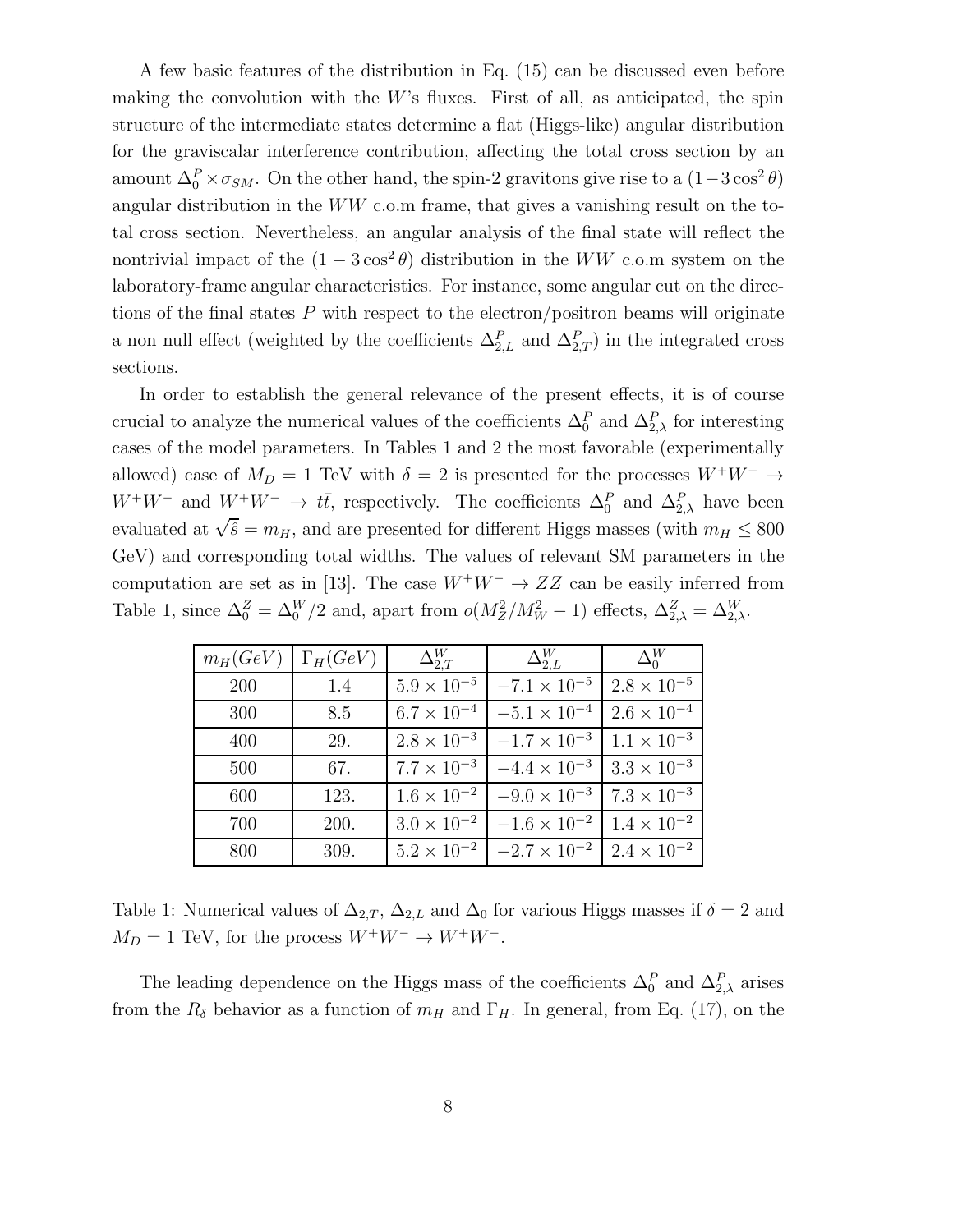|     | $m_H(GeV)$ $\Gamma_H(GeV)$ | $\Delta_{2.T}^{t}$                                                  | $\Delta_{2.L}^{\iota}$ | $\Delta_0^{\iota}$ |
|-----|----------------------------|---------------------------------------------------------------------|------------------------|--------------------|
| 400 | 29.                        | $-4.5 \times 10^{-3}$   $2.7 \times 10^{-3}$   $1.1 \times 10^{-3}$ |                        |                    |
| 500 | 67.                        | $-1.3 \times 10^{-2}$ 7.8 $\times 10^{-3}$ 3.3 $\times 10^{-3}$     |                        |                    |
| 600 | 123.                       | $-2.7 \times 10^{-2}$ 1.6 $\times 10^{-2}$ 7.3 $\times 10^{-3}$     |                        |                    |
| 700 | 200.                       | $-5.6 \times 10^{-2}$ 3.0 $\times 10^{-2}$ 1.4 $\times 10^{-2}$     |                        |                    |
| 800 | 309.                       | $-9.7 \times 10^{-2}$   $5.0 \times 10^{-2}$   $2.4 \times 10^{-2}$ |                        |                    |

Table 2: Numerical values of  $\Delta_{2,T}$ ,  $\Delta_{2,L}$  and  $\Delta_0$  for various Higgs masses if  $\delta = 2$  and  $M_D = 1$  TeV, for the process  $W^+W^- \to t\bar{t}$ .

Higgs peak, one has

$$
R_{\delta} \sim \frac{S_{\delta - 1}}{G_F M_D^2} \left(\frac{m_H}{M_D}\right)^{\delta} \left(\frac{\Gamma_H}{m_H}\right) \,. \tag{20}
$$

At  $\delta = 2$ ,  $R_2 \sim m_H \Gamma_H$ , and this largely explains the increase of  $\Delta_0^P$  and  $\Delta_{2,\lambda}^P$  with  $m_H$  observed in Tables 1 and 2. One can note that for  $m_H > 500$  GeV most of the coefficients are quite large, and could have an impact on the measurable crosssections. At  $m_H = 800$  GeV, all the coefficients amount to a few percent. The most striking one seems to be the graviton-interference case in the top quark channel, that gives  $\Delta_{2,T}^t \simeq -0.1$  at  $m_H \simeq 800$  GeV.

On the other hand, increasing the Planck scale  $M_D$  can quite affect the coefficient values considered above. From Eq. (20), one has  $R_{\delta} \sim 1/M_D^{2+\delta}$ . Increasing  $M_D$ by a factor 2 would imply, for instance, a reduction by a factor about 1/16 on the coefficients values shown in Tables 1 and 2.

## $4$  Interference effects in the  $e^+e^-$  cross-sections

In the previous section, we have shown that, after integrating over the full range of  $\cos \theta$  the  $W^+W^- \rightarrow P\bar{P}$  angular distribution, the *graviton* interference, weighted by the function  $(1 - 3\cos^2\theta)$ , vanishes. Only *graviscalar*-interference effects survive, affecting the total cross sections by a factor  $(1 + \Delta_0^P)$ . The latter will modify the corresponding total cross-sections in  $e^+e^-$  collisions. In order to pin down the *graviton*interference coefficients  $\Delta_{2,\lambda}^P$ , one should instead optimize the angular analysis of the process by defining proper strategies (like angular cuts or new asymmetries) that can enhance the graviton contribution (cf. [8]). To this end, it is crucial to consider the laboratory-frame angular distribution for the complete process  $e^+e^-(WW) \to \nu \bar{\nu} P \bar{P}$ , that can be obtained by properly boosting the subprocess  $W^+W^- \to P\bar{P}$  according to the initial WW fluxes in the electron/positron beams.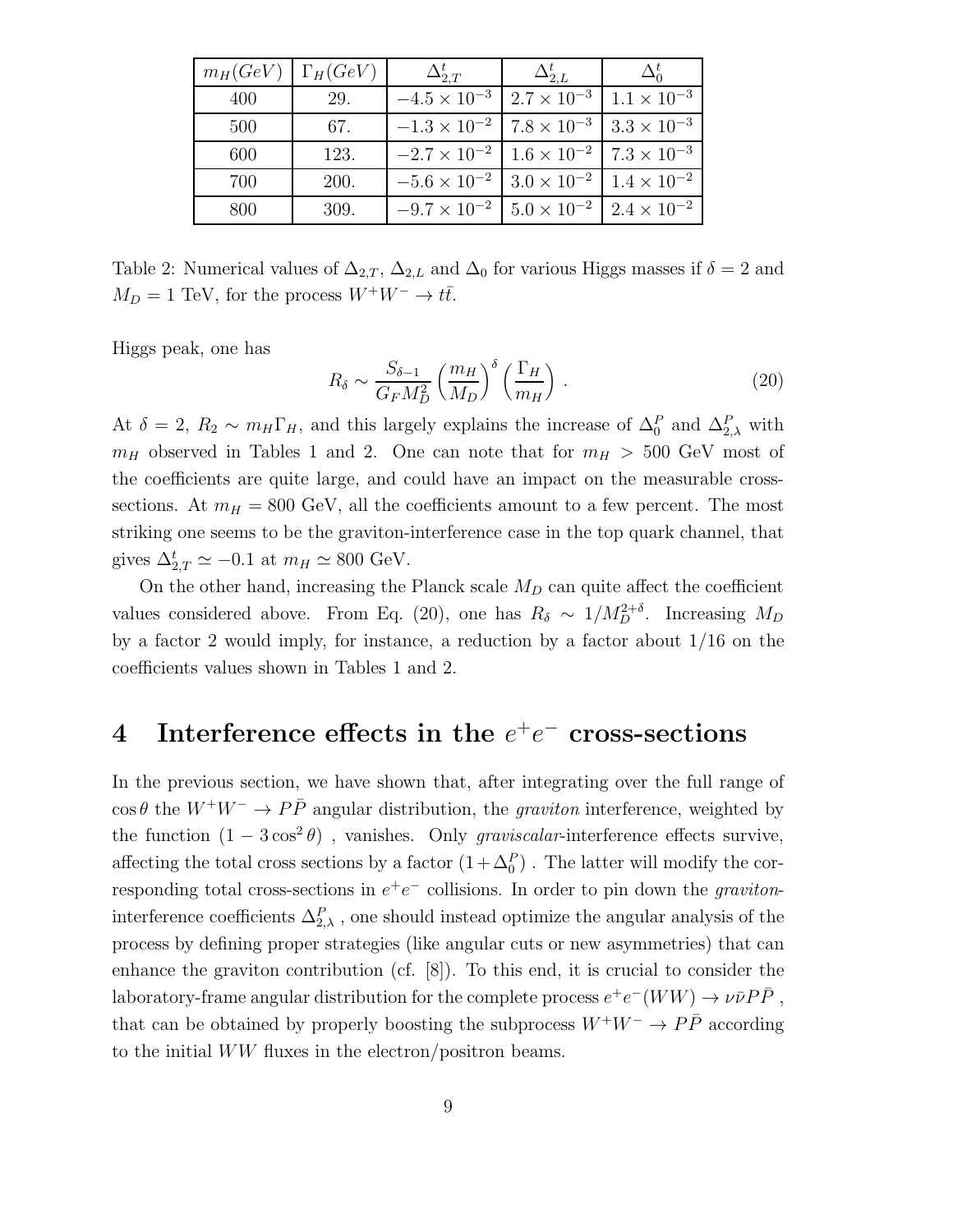In a laboratory frame where the initial WW systems moves with velocity  $\beta$ , the  $W^+W^- \to P\bar{P}$  angular distribution in Eq. (15) becomes

$$
\frac{d\sigma_{\lambda}^{P}}{d\cos\theta_{L}} = \frac{\bar{\sigma}_{\lambda}^{P}}{2} \left[ 1 + \Delta_{0}^{P} + \Delta_{2,\lambda}^{P} \mathcal{F}(\theta_{L}, \beta) \right] \mathcal{J}(\theta_{L}, \beta) , \qquad (21)
$$

where

$$
\mathcal{F}(\theta_L, \beta) \equiv 1 - 3 \left( \frac{\cos \theta_L - \beta}{1 - \cos \theta_L \beta} \right)^2; \quad \mathcal{J}(\theta_L, \beta) \equiv \frac{1 - \beta^2}{(1 - \beta \cos \theta_L)^2}, \quad (22)
$$

and  $\theta_L$  is the P scattering angle in laboratory frame. Above, we have neglected terms of order  $m_W^2/E_e^2$ .

We then fold the above *partonic* cross sections with the probabilities  $P_\lambda^W(x)$  of emitting from an  $e^+(e^-)$  beam a real W with polarization  $\lambda$  and fraction of the beam momentum x. The  $e^+e^-(WW) \to \nu\bar{\nu}P\bar{P}$  differential cross-section can be written as

$$
\frac{d\sigma_{ee}^P(S)}{d\cos\theta_L} = \Sigma_{\lambda=L,T} \int dx_1 dx_2 \left\{ P_{\lambda}^W(x_1) P_{\lambda}^W(x_2) \frac{d\sigma_{\lambda}^P(\hat{s})}{d\cos\theta_L} \right\}
$$
(23)

where  $\hat{s} = x_1 x_2 S$  and  $\sqrt{S} = 2E_e$ , with  $E_e$  the energy of the beam in the laboratory c.o.m. system. For the  $W$ -fluxes, we assume the expressions [11]

$$
P_T^W(x) = \frac{g^2}{64\pi^2} \frac{x^2 + 2(1-x)}{x} \log\left(\frac{S}{m_W^2}\right)
$$
  
\n
$$
P_L^W(x) = \frac{g^2}{32\pi^2} \left(\frac{1-x}{x}\right).
$$
\n(24)

We now can have the laboratory-frame angular distribution for the complete process  $e^+e^-(WW) \to \nu \bar{\nu} P \bar{P}$ , by convoluting Eq. (21) with the W-fluxes. By introducing the variables

$$
\tau = \frac{m_H^2}{S}, \qquad \beta = \frac{x^2 - \tau}{x^2 + \tau}, \qquad r_H = \frac{m_H^2}{m_W^2}, \tag{25}
$$

and the definition

$$
N_P = \frac{g^4 m_W^4 \xi_P}{32 S m_H^3 \Gamma_h} \sqrt{\frac{r_H - 4r_P}{r_H - 4}} \rho_T^P(r_H), \qquad (26)
$$

and, by making use of Eq. (19), one has from Eqs. (21) and (23)

$$
\frac{d\sigma_{ee}^P}{d\cos\theta_L} = N_P \left\{ (1 + \Delta_0^P) \left[ I_0^L(\theta_L) + I_0^T(\theta_L) \right] + \Delta_{2,L}^P I_2^L(\theta_L) + \Delta_{2,T}^P I_2^T(\theta_L) \right\} (27)
$$

where the functions  $I_{0,2}^{\lambda}(\theta_L)$  include the integration of the W distributions. In particular,

$$
I_0^T(\theta_L) = 2 \int_{\tau}^1 \frac{dx}{x} P_T^W(x) P_T^W\left(\frac{\tau}{x}\right) \mathcal{J}(\theta_L, \beta) \tag{28}
$$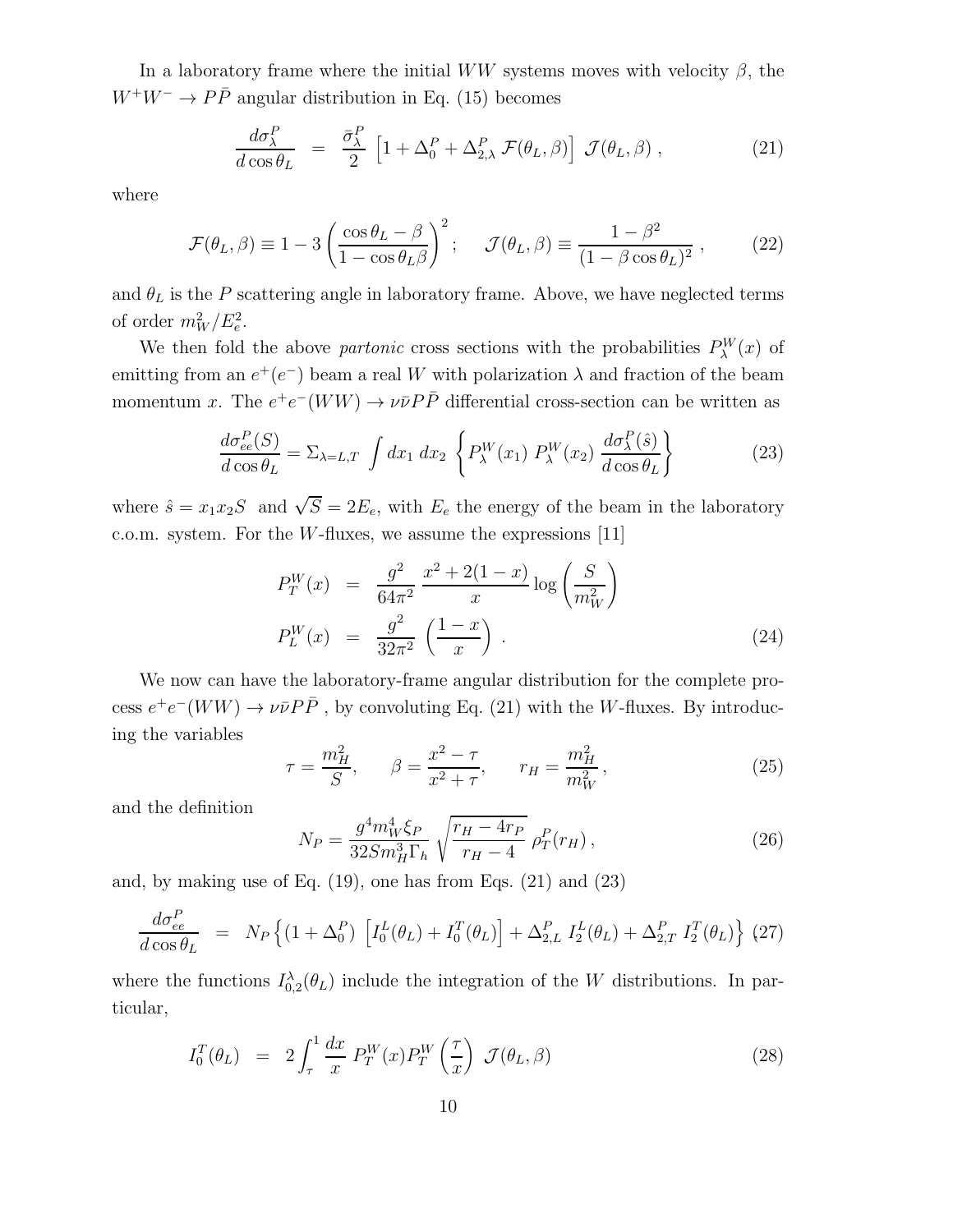

Figure 2: Graviton (solid line) and graviscalar (dashed line) contributions to the angular distribution in the laboratory frame [Eq. (27)] for  $e^+e^-$  center-of-mass energies (a) 500 GeV and (b) 1 TeV.

$$
I_0^L(\theta_L) = \frac{(r_H - 2)^2}{4} \int_{\tau}^1 \frac{dx}{x} P_L^W(x) P_L^W\left(\frac{\tau}{x}\right) \mathcal{J}(\theta_L, \beta) \tag{29}
$$

$$
I_2^T(\theta_L) = 2 \int_{\tau}^1 \frac{dx}{x} P_T^W(x) P_T^W\left(\frac{\tau}{x}\right) \mathcal{J}(\theta_L, \beta) \mathcal{F}(\theta_L, \beta)
$$
(30)

$$
I_2^L(\theta_L) = \frac{(r_H - 2)^2}{4} \int_{\tau}^1 \frac{dx}{x} P_L^W(x) P_L^W\left(\frac{\tau}{x}\right) \mathcal{J}(\theta_L, \beta) \mathcal{F}(\theta_L, \beta) , \qquad (31)
$$

where the factor 2 in the transverse functions  $I_{0,2}^T(\theta_L)$  comes from the two different initial W polarization transverse projections that contribute to a spin-0 state.

For the graviton component, the zeros of the  $(1-3\cos^2\theta)$  distribution in the WW c.o.m. frame are in general shifted by the WW boosts to higher values of  $|\cos \theta|$ .

In Figure 2a, we show (by the symbol  $\Delta_0$ ) the graviscalar contribution and (by the symbol  $\Delta_2$ ) the graviton contribution (including both the longitudinal and the transverse part) to the total interference with the SM amplitude in the angular distribution in Eq. (27), at  $\sqrt{S} = 500$  GeV and  $m_H = 300$  GeV.

In order to pin down the *graviton* contribution in Eq. (27), one can then measure the angular distribution integrated over a selected  $\cos \theta_L$  range, where the corresponding distribution keeps, for instance, a positive (or a negative) value. The corresponding cross section measured with an angular cut  $|\cos \theta_L| < \epsilon$  (where  $\pm \epsilon$  could be the zeros of the distribution) will be given by

$$
\sigma_{ee}^{P,\epsilon} = \bar{\sigma}_{ee}^{P,\epsilon} \left( 1 + \Delta_0^P + \alpha_L^{\epsilon} \Delta_{2,L}^P + \alpha_T^{\epsilon} \Delta_{2,T}^P \right) , \qquad (32)
$$

with

$$
\bar{\sigma}_{ee}^{P,\epsilon} = N_P \int_{-\epsilon}^{\epsilon} d\cos\theta_L \left[ I_0^L(\theta_L) + I_0^T(\theta_L) \right],
$$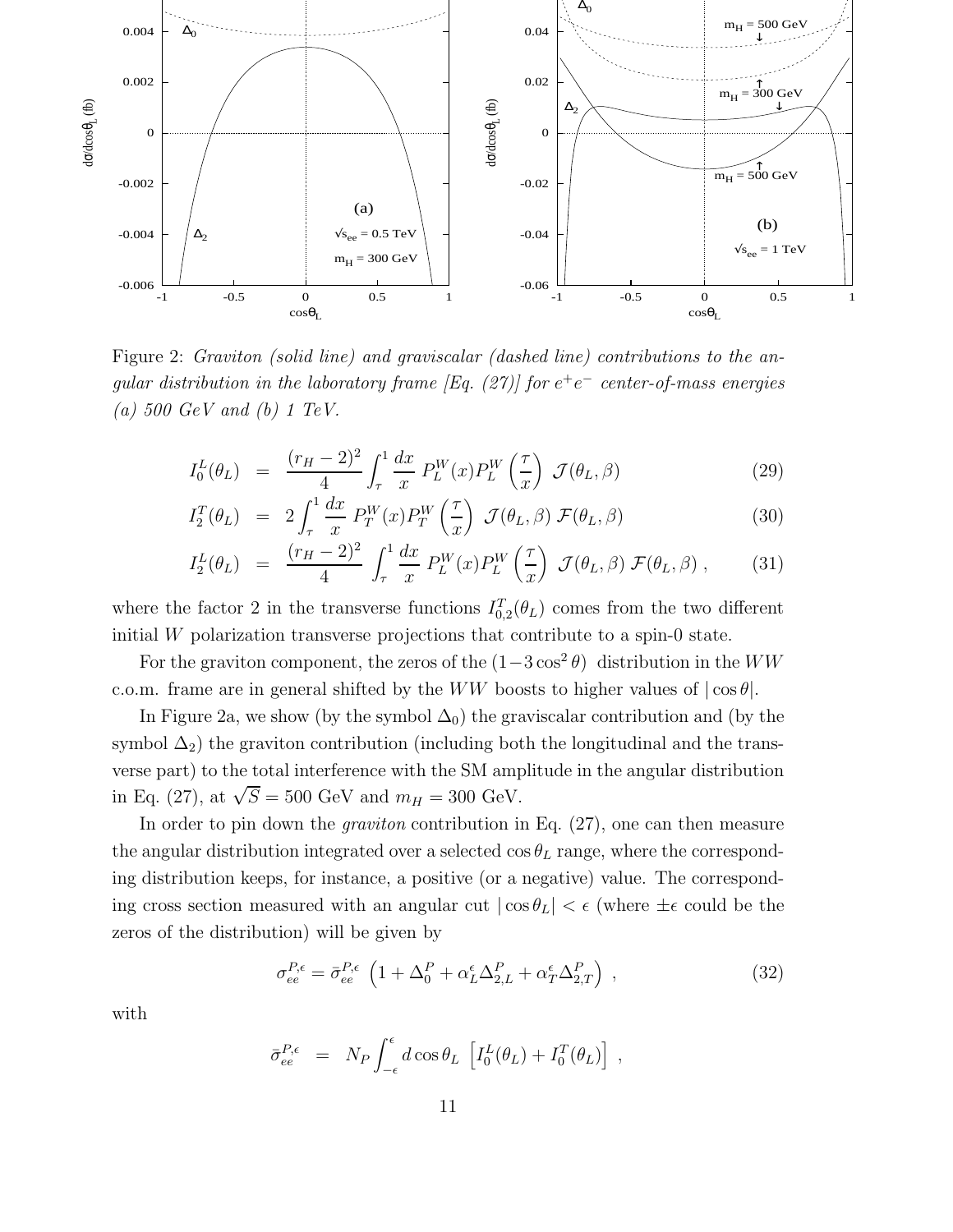$$
\alpha_{\lambda}^{\epsilon} = \frac{\int_{-\epsilon}^{\epsilon} d\cos\theta_L \ I_2^{\lambda}(\theta_L)}{\int_{-\epsilon}^{\epsilon} d\cos\theta_L \ [I_0^L(\theta_L) + I_0^T(\theta_L)]},
$$
\n(33)

where  $\bar{\sigma}_{ee}^{P,\epsilon}$  is the SM cross section restricted to the angular range  $|\cos \theta_L| < \epsilon$ , and  $\alpha_\lambda^{\epsilon}$ are angular weights for the graviton interference effect on the cross section. Note that, due to Lorentz invariance, one must find  $\alpha_{\lambda}^1 = 0$ . Keeping  $\epsilon < 1$ , on the other hand, will give rise in general to nonvanishing *graviton* contributions to the cross sections.

From Figure 2a, by choosing an angular cut equal to the zeros of the corresponding angular distribution (that is  $\epsilon \simeq 0.66$ ), one can optimize the total graviton contribution. Correspondingly, one gets the following weights for the transverse and longitudinal graviton components :  $\alpha_T \simeq 0.36$  and  $\alpha_L \simeq 0.16$ .

Applying a similar strategy to the  $\sqrt{S} = 1$  TeV case (cf. Figure 2b), one has, for  $m_H = 300 \text{ GeV}, \epsilon \simeq 0.86 \text{ with } \alpha_T \simeq 0.18 \text{ and } \alpha_L \simeq 0.09. \text{ For } m_H = 500 \text{ GeV}, \text{ one}$ can selects the central range where the graviton distribution keeps negative values, and set  $\epsilon \simeq 0.60$ . Correspondingly, one has  $\alpha_T \simeq 0.13$  and  $\alpha_L \simeq 0.43$ .

Hence, one in general expects that the graviton coefficients in Table 1 will contribute to the measured cross section with reduction factors of a few tens percent according to Eq. (32). At the same time, the graviscalar contribution, having the same flat distribution as the SM signal, will always contribute by the total relative amount  $\Delta_0$  to both the total and the cut cross section.

## 5 Gravity interference effects at  $\mu^+\mu^-$  colliders

A cleaner framework where to study gravity interference effects on the Higgs boson pole is clearly given by a Higgs boson factory. Although presently challenging from a technological point of view, a  $\mu^+\mu^-$  collider with c.o.m. energies around  $m_H$  is the natural place where to realize a Higgs boson factory [12].

One then should consider the gravity interference with the Higgs exchange diagram for the process

$$
\mu^+ \mu^- \to P\bar{P} \ , \tag{34}
$$

with  $P = t, W, Z$ .

For unpolarized initial states, the cross section for the latter process, including interference contributions with the graviscalar and graviton exchange graphs, can be expressed near the Higgs pole as:

$$
\frac{d\sigma^P}{d\cos\theta} = \frac{\bar{\sigma}^P}{2} \left\{ 1 + \Delta_0^P + \Delta_2^P \left( 1 - 3\cos^2\theta \right) \right\},\tag{35}
$$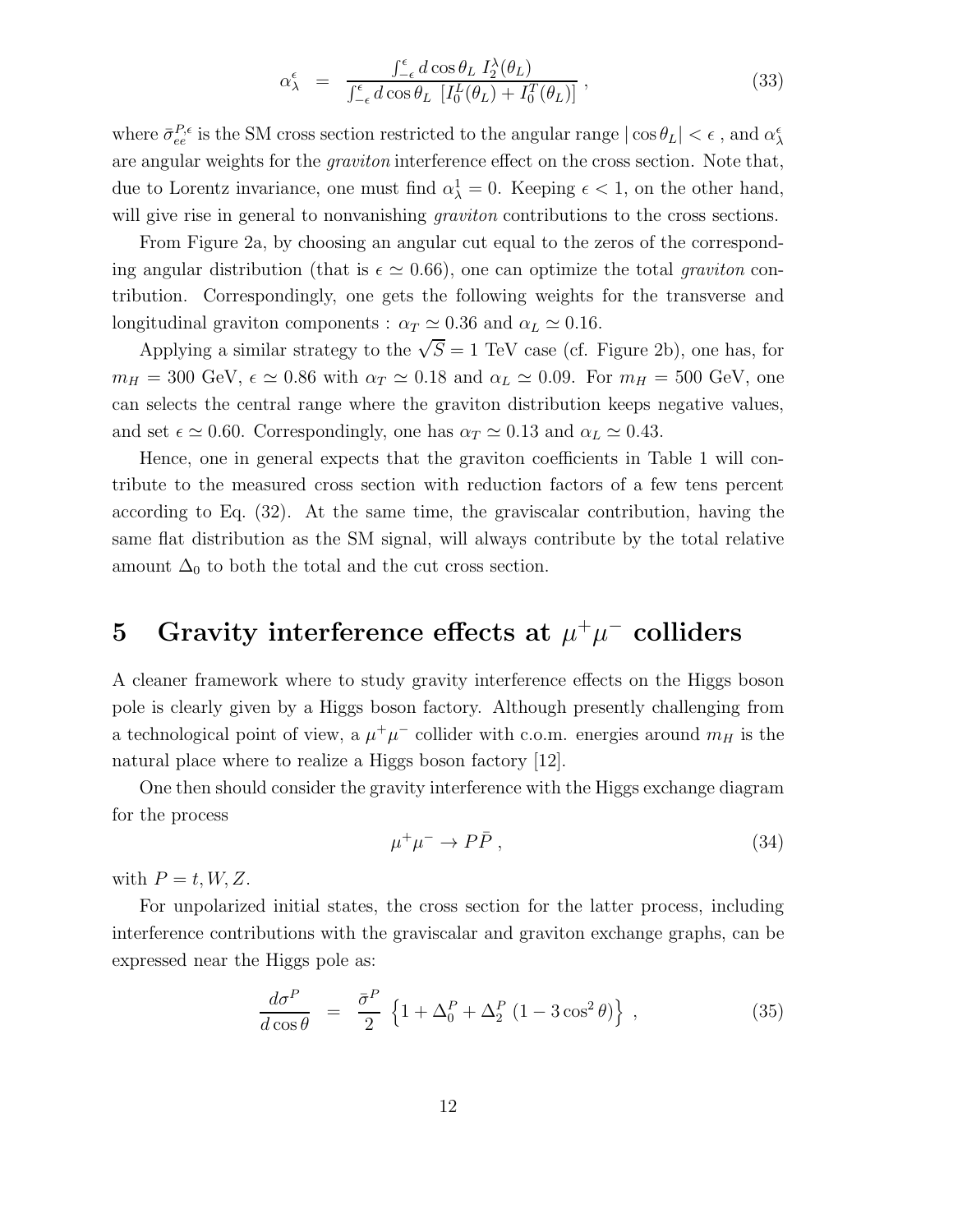where

$$
\bar{\sigma}^P = \frac{d_P}{8\pi s} \frac{G_F^2 m_\mu^2 m_P^4}{(s - m_H^2)^2 + m_H^2 \Gamma_h^2} \sqrt{\frac{s - 4m_P^2}{s - 4m_\mu^2}} (s - 4m_\mu^2) \rho_P \left(\frac{s}{m_P^2}\right) ,\qquad(36)
$$

with

$$
\rho_t(x) = (x - 4), \quad \rho_{W,Z}(x) = \frac{1}{2}(x^2 - 4x + 12),
$$
\n(37)

is the SM total cross section for the process in Eq. (34). Here,  $\sqrt{s}$  is the total collision energy in the  $\mu^+\mu^-$  c.o.m. frame, and the coefficients  $d_P$  for the different final states have the following values:  $d_t = 3$ ,  $d_W = 1$  and  $d_Z = \frac{1}{2}$  $\frac{1}{2}$ .

The coefficients  $\Delta_0^P$  are the same as in Eq. (17)

$$
\Delta_0^P = R_\delta c_P \left(\frac{\delta - 1}{\delta + 2}\right) \,,\tag{38}
$$

with  $c_t = c_W = \frac{4}{3}$  $rac{4}{3}$  and  $c_Z = \frac{2}{3}$  $\frac{2}{3}$ , and  $R_{\delta}$  as in Eq. (17). For the coefficients  $\Delta_2^P$ , one has instead

$$
\Delta_2^t = -\frac{4}{3} R_\delta \,, \qquad \Delta_2^{W,Z} = R_\delta \, \frac{2}{3} \, \frac{(x-4)(x+6)}{x^2 - 4x + 12} \,, \tag{39}
$$

with  $x = s/m_{W,Z}^2$ .

Note that  $\Delta_2^{t,W} = \Delta_{2,T}^{t,W}$ , with coefficients  $\Delta_{2,T}^{t,W}$  defined as in Eq. (17). As a consequence of the above identities, a few numerical interesting values of  $\Delta_0^{t,W}$  and  $\Delta_2^{t,W}$ , for  $M_D = 1$  TeV and  $\delta = 2$ , can be found back in the Tables 1 and 2.

Even in the process  $\mu^+\mu^ \rightarrow$   $P\bar{P}$  the gravity interference effects can be quite large for high Higgs boson masses. Also in this case, in order to enhance the *graviton* contribution (that vanishes in the total cross section) it would be sufficient to properly exclude in the measured cross-section the forward-backward direction. This can be straightforwardly done in this case by properly cutting the  $\theta$  range in Eq. (34).

#### 6 Conclusions

In this paper, we computed gravity interference effects in Higgs boson production at future colliders in the framework of the models based on large compact extra dimensions proposed in [1]. In particular, we considered the Higgs production channel via WW fusion at linear colliders (that we treat in the effective W approximation) with a subsequent Higgs decay into pairs of heavy particles  $(WW, ZZ, t\bar{t})$ . We also analyzed Higgs production and decay channels at  $\mu^+\mu^-$  Higgs factories. The interference of graviton/graviscalar exchange diagrams with resonant Higgs production and decay channels has the advantage with respect to usual virtual graviton/graviscalar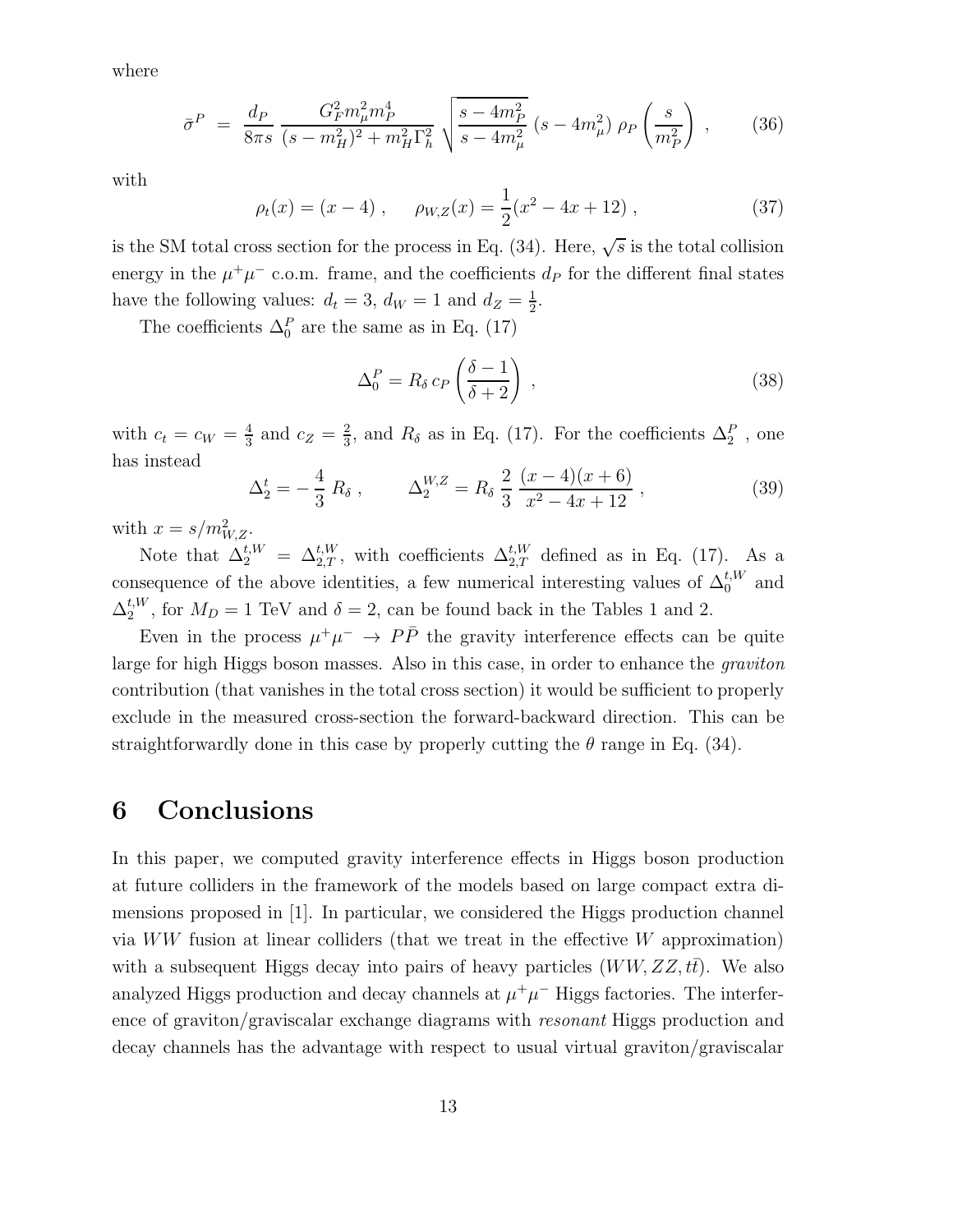exchange channels to lead to a completely predictive determination in terms of the Planck scale  $M_D$  and number of extra dimensions  $\delta$ . The effect on the SM angular distribution in general increases with the Higgs boson mass (for  $\delta = 2$ , the effect is proportional to  $m_H \Gamma_H$ ). The *graviscalar* interference, that does not alter the shape of the distributions, changes its normalization by a few percent for  $m_H > 500 \text{ GeV}$ , if  $M_D \simeq 1$  TeV and  $\delta = 2$ .

On the other hand, due to the different spin properties of the *graviton* and Higgs boson amplitude, the graviton interference alters the angular shape by a universal  $(1 - 3\cos^2\theta)$  distribution (in the  $W^+W^-$  or  $\mu^+\mu^-$  c.o.m. frame) with a coefficient that is again of the order of a few percent for  $m_H > 500$  GeV. The latter distribution is averaged to zero in the total cross section. Hence, in order to select a graviton effect, we suggest angular-cut strategies that enhance the *graviton* interference contribution in the measured cross section.

In order to detect such indirect graviton effects in Higgs cross section measurements, it is crucial that the actual experimental set up will be able to reach the required sensitivity. While assessing the final precision of muon colliders is premature at the moment, quite a few studies on this subject have been carried out for the linear  $e^+e^-$  colliders [9]. In particular, the precision expected on the measurement of the cross section for Higgs boson production via WW fusion has been considered in [14] (see also [15]) for a light Higgs decaying predominantly into b quark pairs, and is of the order of a few percent. A detailed study for heavier Higgs bosons (that are the relevant ones for our study) is presently missing, to our knowledge. Anyhow, a percent precision in the cross section measurements should allow to detect some effect at least in the most favorable case of  $M_D \simeq 1 \text{ TeV}$  and  $\delta = 2$  at both linear colliders and Higgs factories. The effect scales as  $\sim 1/M_D^{2+\delta}$  with the Planck mass scale.

A complete treatment (i.e., beyond the effective  $W$  approximation) of the crosssection in the WW fusion process at linear colliders is not expected to alter our conclusions.

Note that, by the time experiments at linear colliders should be operating, the LHC will have presumably observed the direct production of gravitons in the range of parameters that could be relevant for our precision measurements. In particular, a direct graviton signal is expected, for  $\delta = 2, 3, 4$ , for  $M_D$  up to a few TeV's [16, 17]. The information derived from the direct graviton production and observation at LHC will definitely help in disentangling the deviations in the Higgs cross sections and distributions analyzed in the present paper.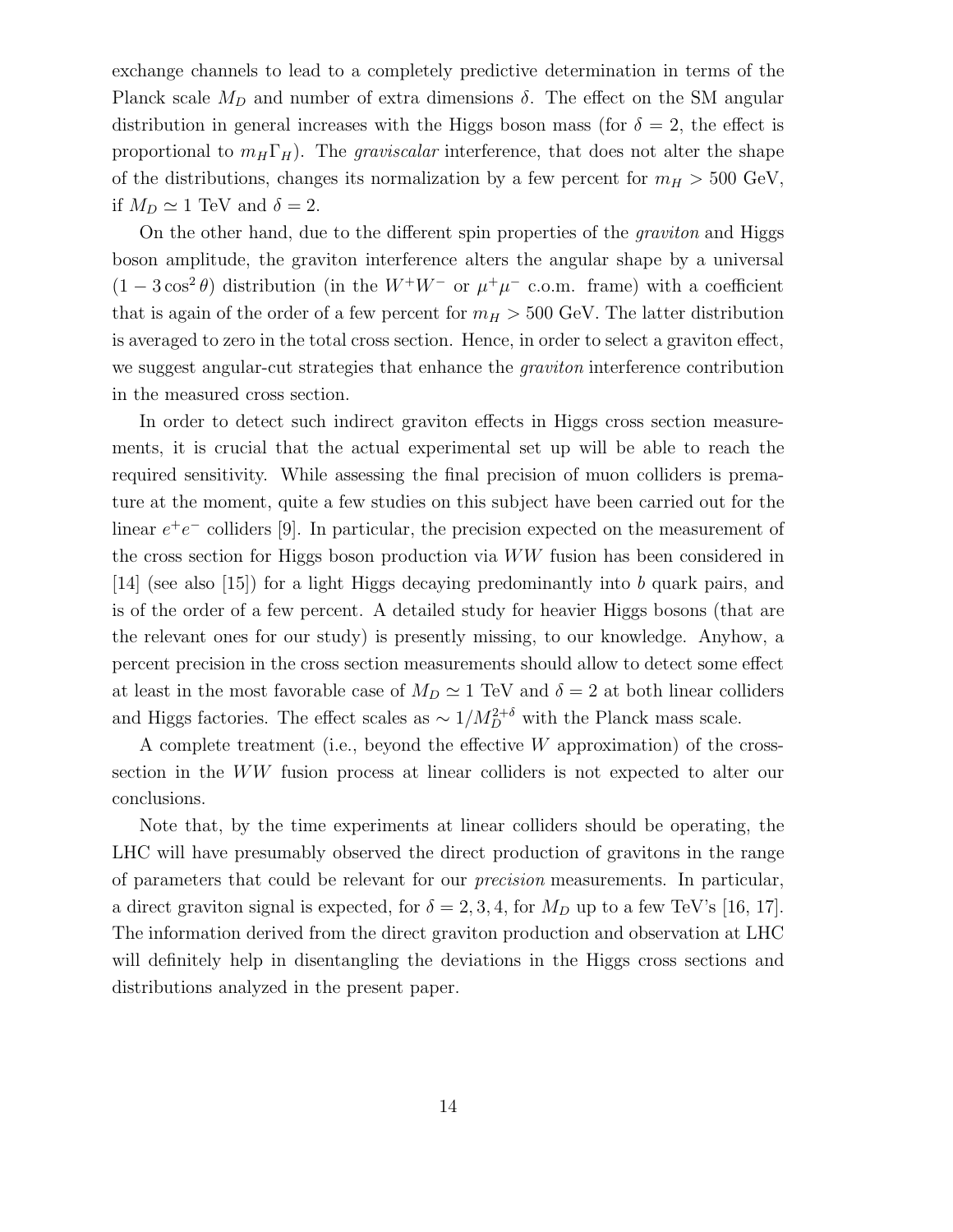### Acknowledgments

We would like to thank M. Giovannini, M. Porrati, and M. Testa for useful discussions. E.G. and A.D. would also like to thank the Physics Department of University of Roma "La Sapienza", while E.G. thanks also the CERN Theory Division, for their kind of hospitality during the preparation of this work. A.D. and E.G. also thank Academy of Finland (project number 48787) for financial support.

### References

- [1] N. Arkani-Hamed, S. Dimopoulos and G. Dvali, Phys. Lett. B429 (1998) 263 ; I. Antoniadis, N. Arkani-Hamed, S. Dimopoulos, and G. Dvali, Phys. Lett. B436 (1998) 257.
- [2] S. Dimopoulos and G. F. Giudice, Phys. Lett. B379 (1996) 105 ; J.C. Long, H. W. Chan and J. C. Price, Nucl.Phys.B539:23-34,1999.
- [3] G. F. Giudice, R. Rattazzi and J. D. Wells, Nucl. Phys. B 544 (1999) 3.
- [4] E. A. Mirabelli, M. Perelstein and M. E. Peskin, Phys. Rev. Lett. 82 (1999) 2236 .
- [5] T. Han, J. D. Lykken and R. Zhang, Phys. Rev. D 59 (1999) 105006 .
- [6] N. Arkani-Hamed, S. Dimopoulos and G. Dvali, Phys. Rev. D 59 (1999) 086004; J. L. Hewett, Phys. Rev. Lett. 82 (1999) 4765; C. Bal´azs, H.-J. He, W. W. Repko and C.-P. Yuan, Phys. Rev. Lett. 83 (1999) 2112; E. Dudas and J. Mourad, Nucl. Phys. B 575 (2000) 3; E. Accomando, I. Antoniadis and K. Benakli, Nucl. Phys. B 579 (2000) 3; S. Cullen, M. Perelstein and M. E. Peskin, Phys. Rev. D 62 (2000) 055012; W. D. Goldberger and M. B. Wise, Phys. Lett. B475 (2000) 275; B. Grzadkowski and J.F. Gunion, Phys. Lett. B473 (2000) 50; G. F. Giudice, R. Rattazzi and J. D. Wells, Nucl. Phys. B 630 (2002) 293; Nucl. Phys. B 595 (2001) 250; H. Davoudiasl, J. L. Hewett and T. G. Rizzo, Phys. Rev. Lett. 84 (2000) 2080; Phys. Lett. B473 (2000) 43; Phys. Rev. D63 (2001) 075004; T. G. Rizzo, Phys. Rev. D64 (2001) 095010; E. Gabrielli and B. Mele, Nucl. Phys. B 647 (2002) 319; J. Hewett, M. Spiropulu, Ann. Rev. Nucl. Part. Sci. 52 (2002) 397; E. Dvergsnes, P. Osland and N. Ozturk, hep-ph/0207221; T. G. Rizzo, eConf